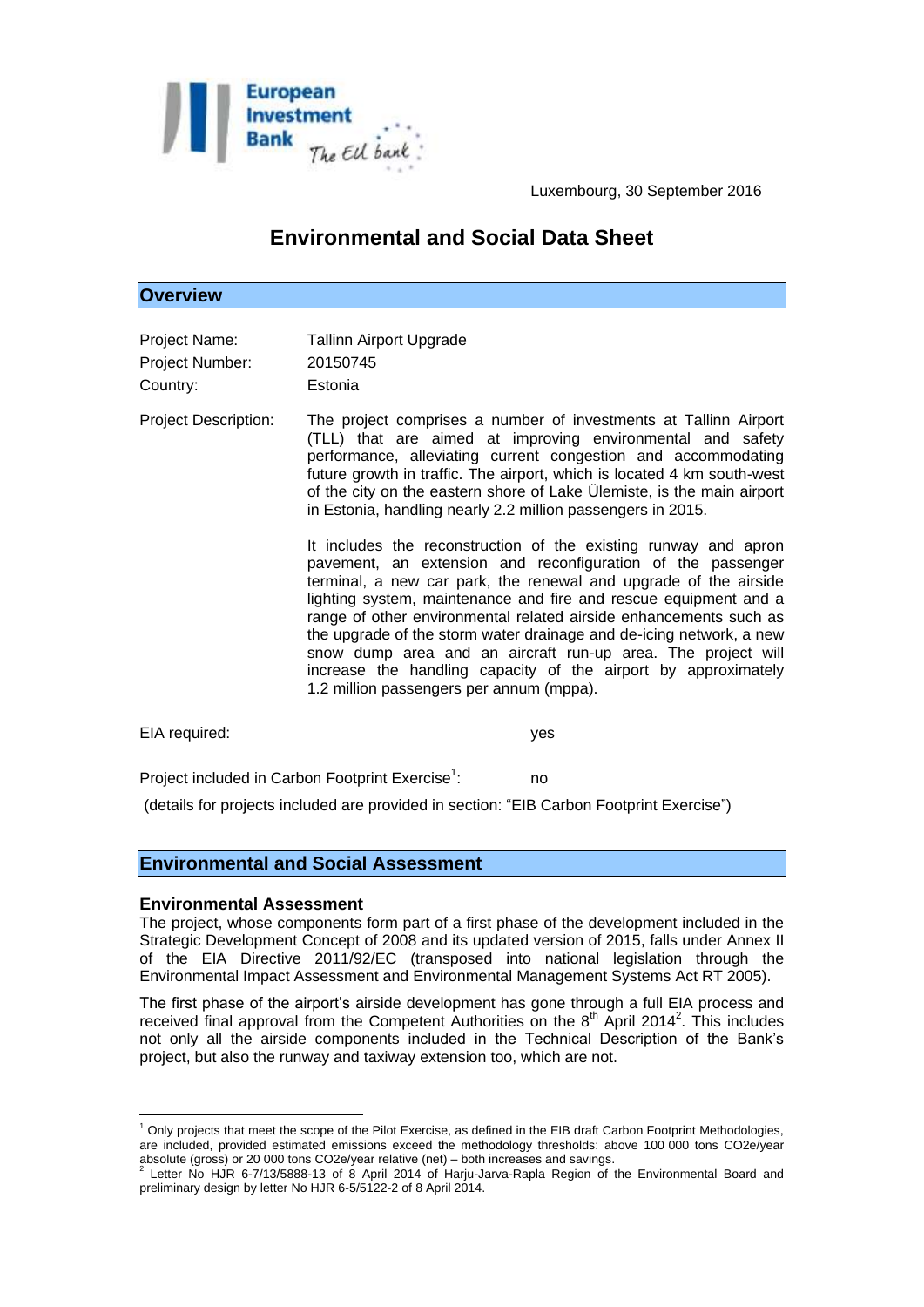

Luxembourg, 30 September 2016

The terminal reconfiguration, its extension to the South by nine meters and the new car park were not part of this EIA. It is understood that based on Annex III criteria of the EIA Directive 2011/92/EC they are deemed not subject to an EIA procedure by the Competent Authority.

A number of investments included in the project are aimed at improving the environmental performance of the airport. This in particular concerns the upgrade of the storm water drainage and de-icing network, a new dedicated snow collection area with a system to dispose melting snow water and the construction of a new de-icing pad and engine run-up area. All of these are required for reducing air, water and soil pollution and will improve the quality of the water discharged into the local drainage system and the water quality of the wells located in the vicinity of the airport. The replacement of airfield lighting system with LED technology will use less energy and reduce operational light pollution in the surrounding areas.

The main potential environmental impact of the project is an increased level of noise associated with future aircraft operations. Currently, the residential areas located south of the airport near Kanali road are most affected by aircraft-related noise. However, noise modelling and monitoring show that the average noise levels are within the allowable limits for all the residential areas located in the vicinity of airport. In addition to the Bank's project components, the airport's airside development includes a 420m runway extension that will displace the runway threshold accordingly and increase aircraft altitude above the residential areas and Lake Ülemiste, which is the drinking water reservoir for the city of Tallinn. The threshold displacement will compensate for, in terms of number of households within each one of the noise contour areas, the increase in the number of movements.

The noise modelling showed that the noise level from the area that is used today for engine testing remains below the allowable limit. The noise level in residential areas in the new engine run up area will also be below the allowed limit. If needed, the noise levels can be reduced by the construction of noise protection walls.

Noise pollution during construction and later during operation will be monitored closely with the airport's fixed and mobile noise monitoring stations.

Sacrificial stones (nr 2613, 2614, 2615) and the group of Nokakivi boulders are located within the project boundaries. In addition, a drainage ditch is planned to be excavated through an ancient settlement (nr 2610). The stones will be moved in accordance with the relevant cultural heritage guidelines. The surrounding area of the sacrificial stones had to be examined and the stones will be moved to a publicly accessible area close to a planned new aviation museum. This will preserve their original position and take into account their cardinal points. The Estonian Ministry of Culture has given permission to move the sacrificial stones to a new location (Order nr 66 on 17.02.2014) complying with the specific conditions of the project under the protection of cultural heritage.

Regarding biodiversity, the closest Natura 2000 site is the Pirita River Special Conservation Area, which is located 3.4km from the airport boundary. An appropriate assessment was carried out as part of the EIA process, which concluded that the airside development doesn't have any significant impact in Pirita habitat area and the species living there. Potential impacts can occur only through impact on the water environment and it is expected that the project will have a positive effect on the quality of the water effluents from the airport and, therefore, decrease the potential impact on the protection area. The Competent Authority will be required to confirm that the current project will have no significant impacts.

The Promoter will develop an Environmental and Social Management Plan (ESMP) for all the project components incorporating all the necessary mitigation measures for all the impacts caused during construction in accordance to the provisions of the relevant EIAs and National Legislation.